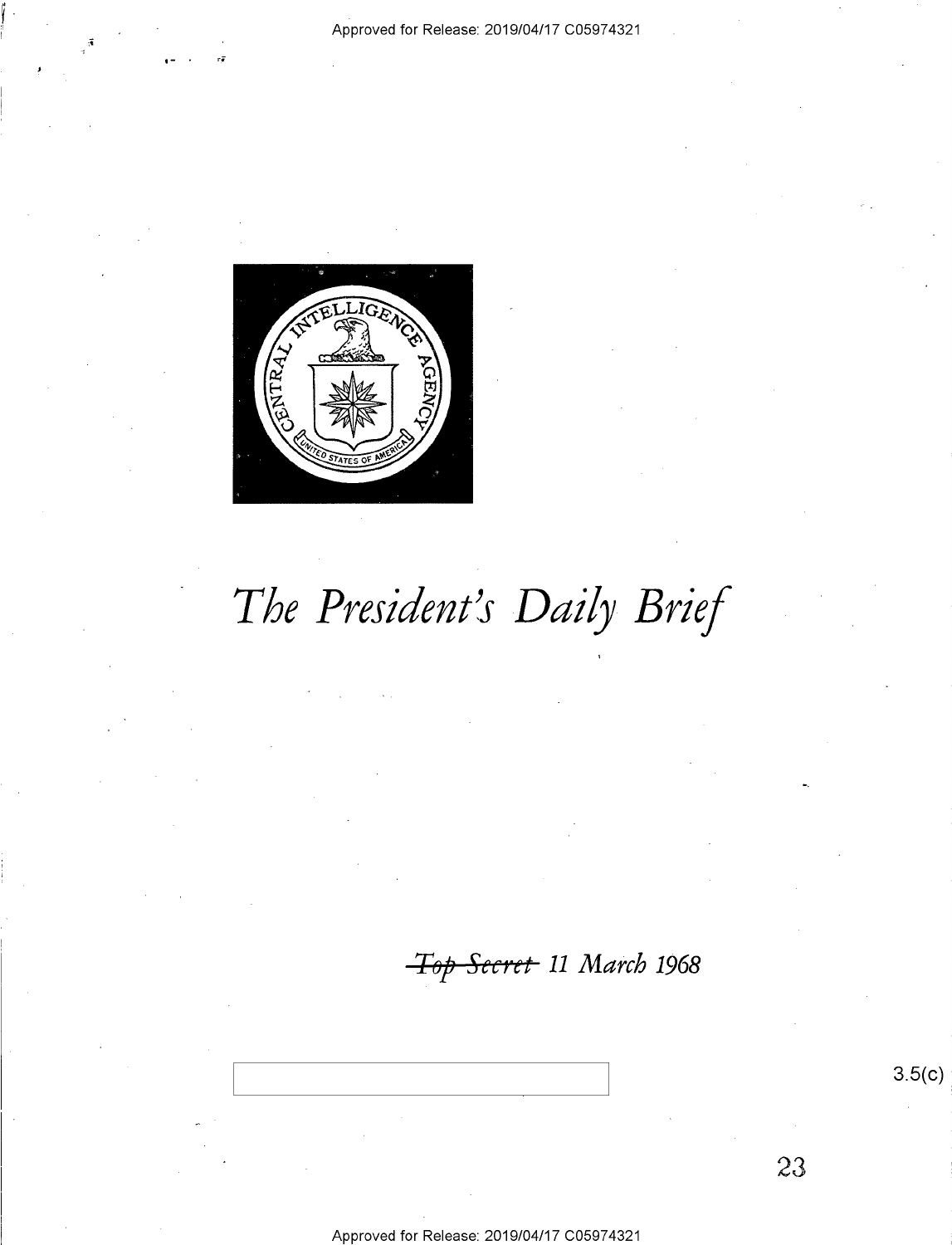<del>-Tap Segket</del> -

### DAILY BRIEF 11 MARCH 1968

1. Laos The Communists have overrun vital portions of the important guerrilla  $\frac{1}{2}$  - 3.3(h)(2) base at Phou Pha Thi.

Some of the American personnel have<br>been successfully evacuated. Reports<br>are still fragmentary.

2. South Vietnam  $\overline{A}$  new anti-Communist popular front was formally launched yesterday at a large rally in Saigon. Some 2,000 delegates were present, representing a broad spectrum of the country's politi-. cal and religious groups.

> The event was marred somewhat, how-<br>ever, by the absence of several prominent politicians who had initially lent<br>their support. Other leaders are giving<br>the new group only lukewarm backing be-<br>cause they suspect it is being used as<br>a vehicle for the political ambitions of Vice President Ky or of its chairman, Senator Tran Van Don.

### 3. Soviet Union  $\parallel$  3.3(h)(2)

TOP SFCRET

- Approved for Release: 2019/04/17 C05974321

\ \ 3'5")

fi

 $3.3(h)(2)$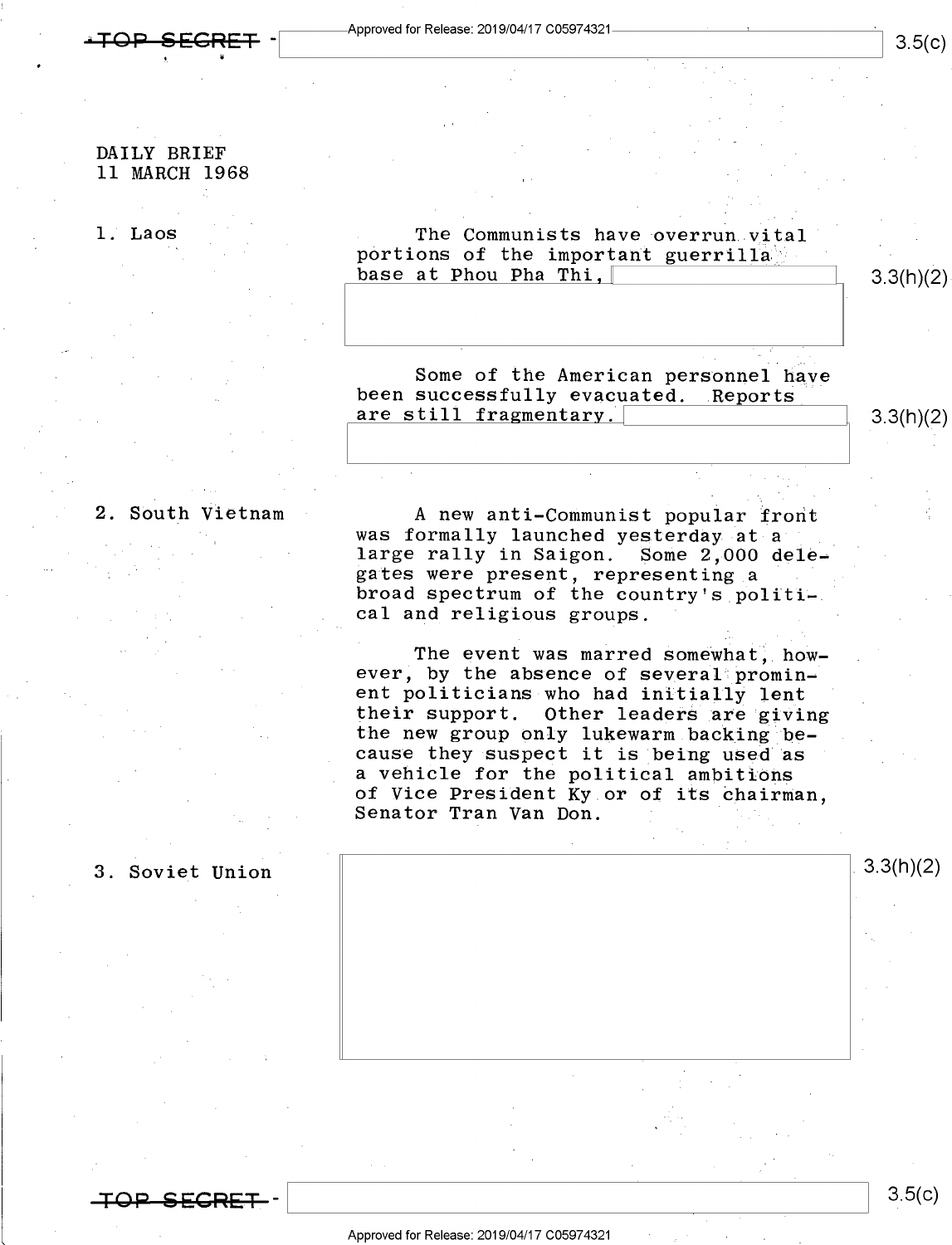### 4. Panama

The showdown may come today. The National Assembly is scheduled to meet at 5:00 EST this afternoon and is prepared to indict Robles and set the stage for his impeachment.

To prevent this, Robles is said to have decided to order General Vallarino to keep the assembly from meeting. 'If Vallarino complies, Arnulfo Arias is<br>likely to respond by calling his followers into the streets. If, on the other<br>hand, Vallarino defies the President. he will be subject to dismissal. But<br>that is an academic point; the National Guard would most likely seize the government. - ¢

A last ditch effort is afoot to<br>work out a compromise, but there is no<br>sign of give in either camp. Robles is emboldened by Arias' failure thus far to bring out a truly massive outpouring of followers. \*

Student rioting in Warsaw on Sat-.<br>urday was even uglier than on the day before. More may come. The students<br>seemed to have the sympathy of watch-<br>ing Warsaw citizens who openly criticized the harsh police tactics.

.Gomulka's efforts to end the out- breaks are hampered by rising faction- alism in the upper echelons of his party.

### 6. Cyprus

<del>TOP SECRET</del> –

5. Poland

Reaction has been generally favor-<br>able on Cyprus to Makarios' removal of restrictions on the movement of Turkish<br>Cypriots. The Turks, though wary of a Makarios trick, are saying that the action could bring movement toward-easing of communal tensions. Prospects are ' still dim, however, for any real settlement soon. .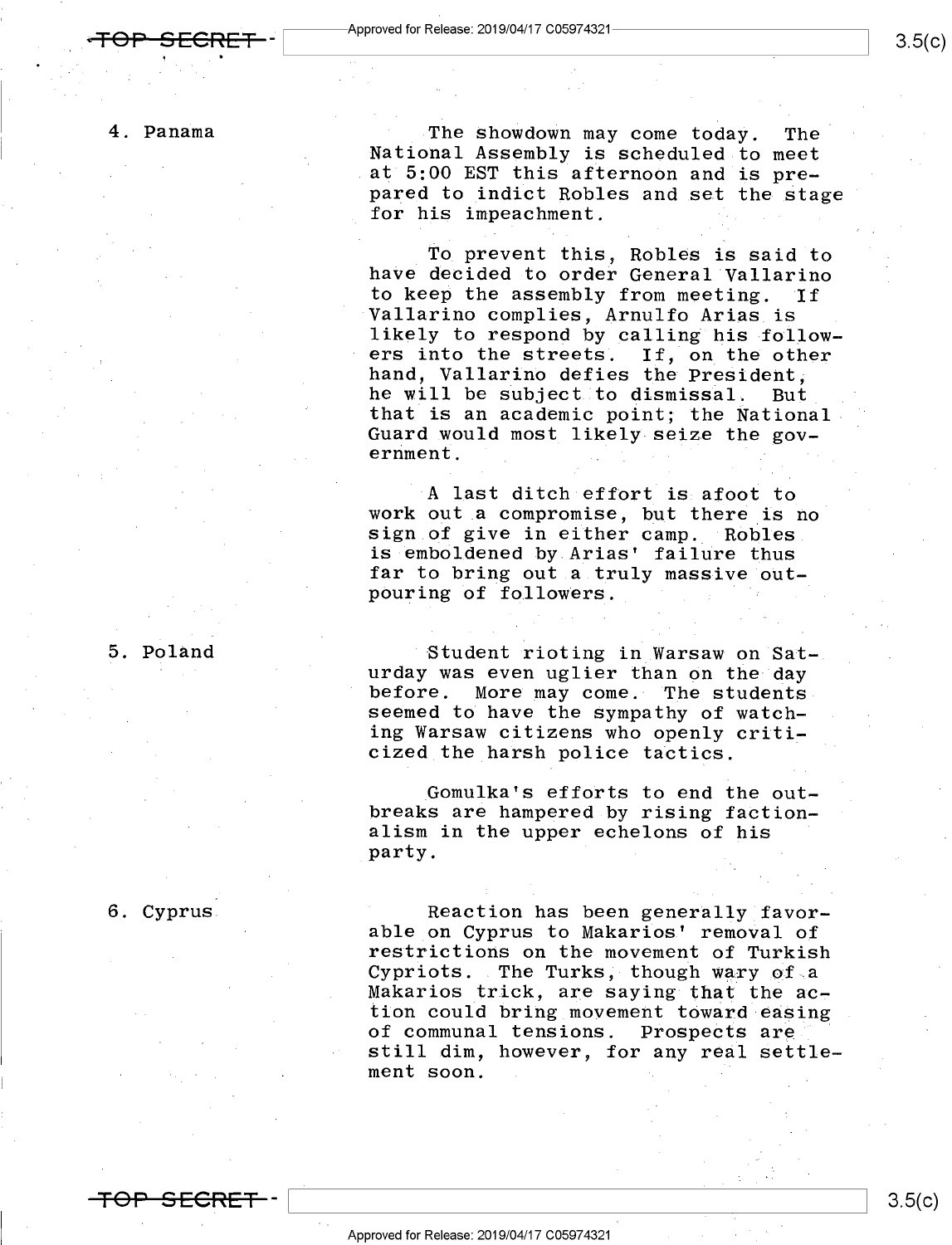7. Common Market 3.3(h)(2)

 $\overline{A}$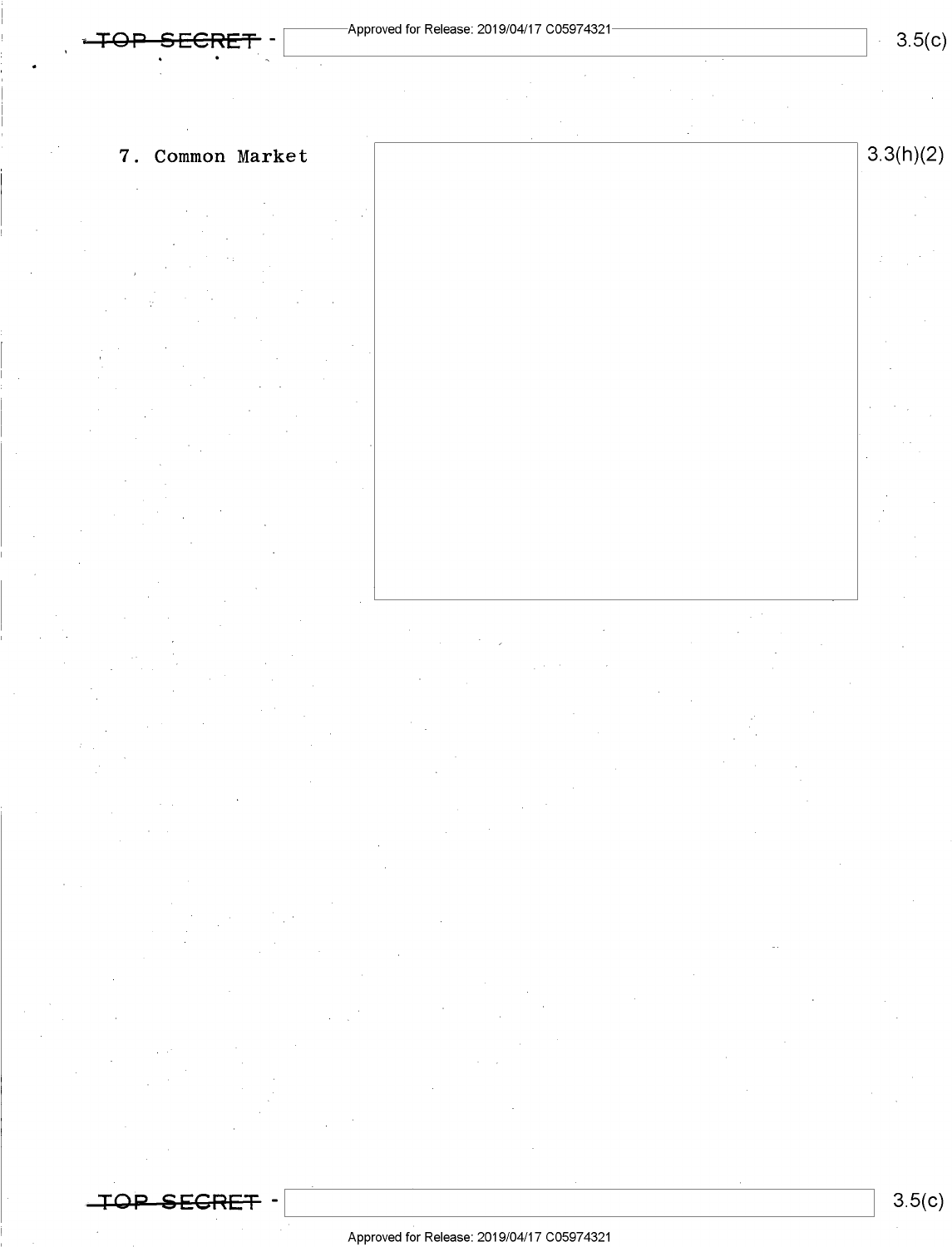Top Secret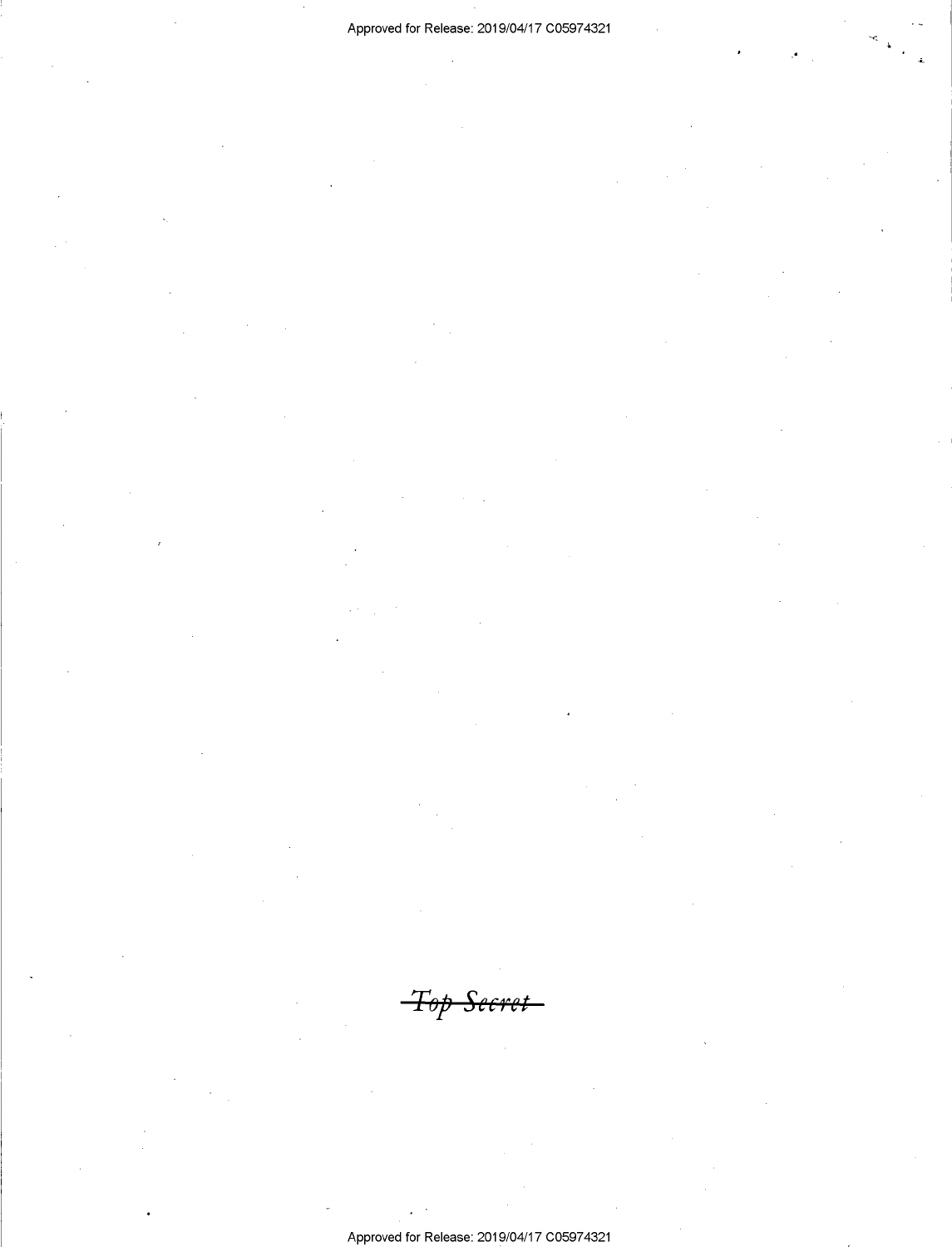-Top Secret



## FOR THE PRESIDENT'S EYES ONLY

Special Daily Report on North Vietnam

Top Seeret.  $3.5(c)$ 16

11 March 1968

Approved for Release: 2019/04/17 C05974321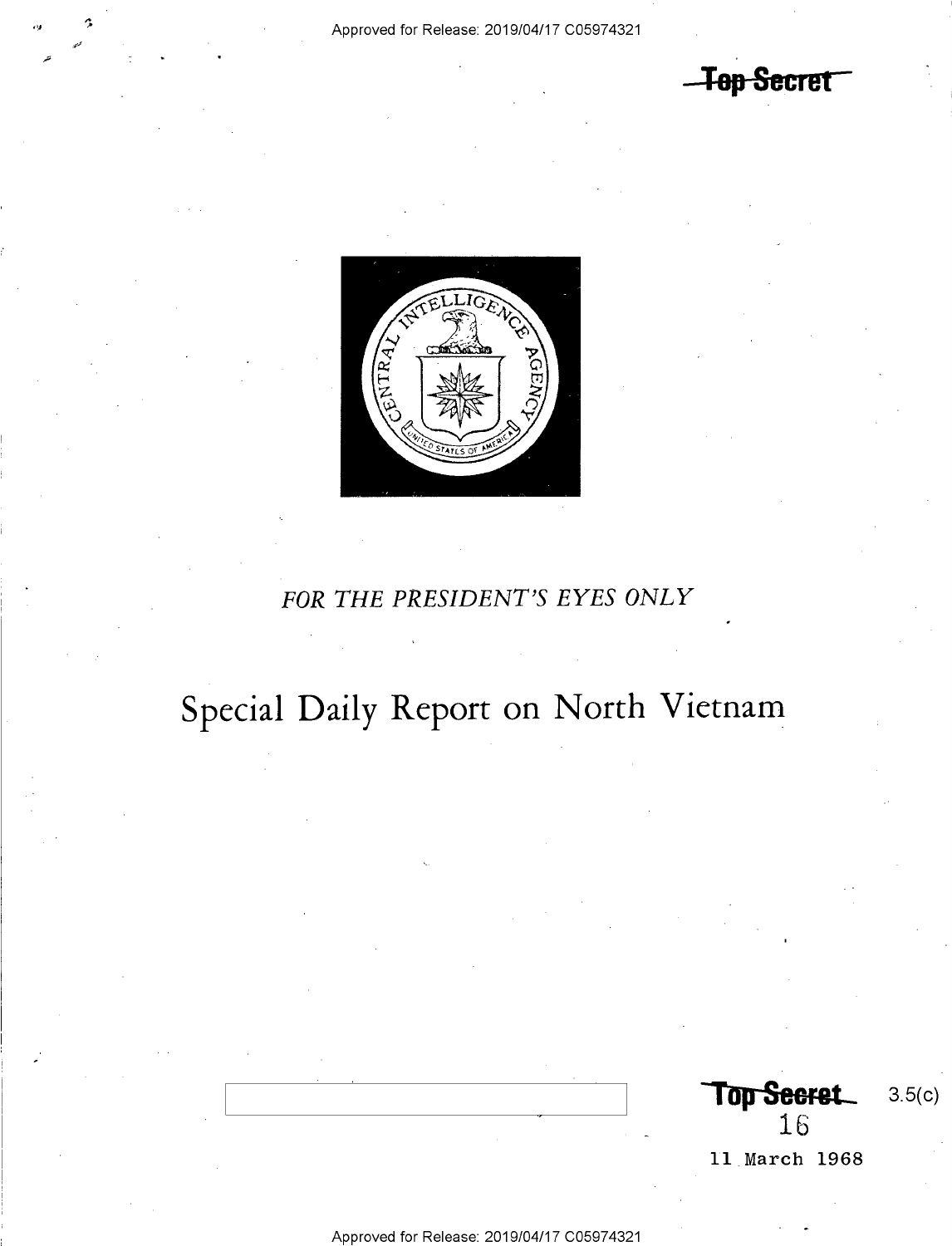3.3(h)(2)

### Special Daily Report on North Vietnam for the President's Eyes Only

11 March 1968

### I. NOTES ON THE SITUATION

'

### $\star$  \* \* \*

Medical Problems: A senior Swedish Red Cross official has told the US mission in Geneva that the Russian Red Cross has asked for urgent and large shipments of first aid kits, medicine, medical equipment, and textiles for clothing to North Viet-<br>nam. A Russian Red Cross official was quoted as saying that there had been a breakdown both in hos-<br>pital systems and medical treatment in North Vietnam.

<del>TOP SECRET</del>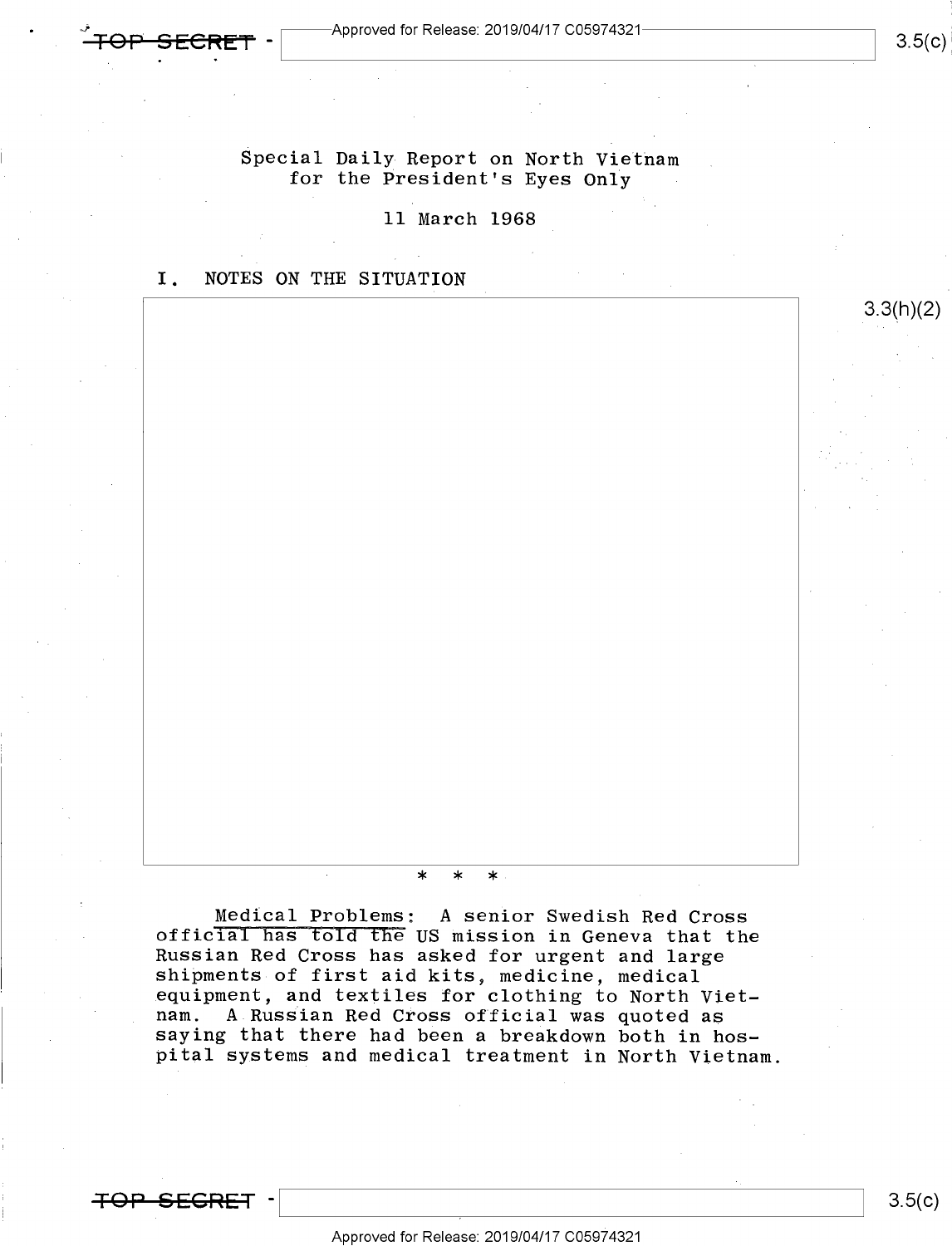From talking with the Russian, the Swedish of-<br>ficial got the impression that conditions in North<br>Vietnam are much worse than Hanoi is admitting. The<br>Russian said Hanoi does not want the outside world<br>to know how bad thing  $\ddot{\phantom{0}}$ 

A hint as to the possible real motives behind<br>the Soviet approach came in some supporting "evi-<br>dence" shown the Swede by the Russian Red Cross of-<br>ficial. After claiming that many hospitals had<br>been destroyed in North Vie played a photograph of a large building with a red<br>cross on its roof which had been hit. The Russian<br>also had some pictures of wounded civilians. The also had some pictures of wounded civilians. . photographs are being distributed to various national Red Cross societies. -

.r\_2\_

TQP

3.3(h)(2)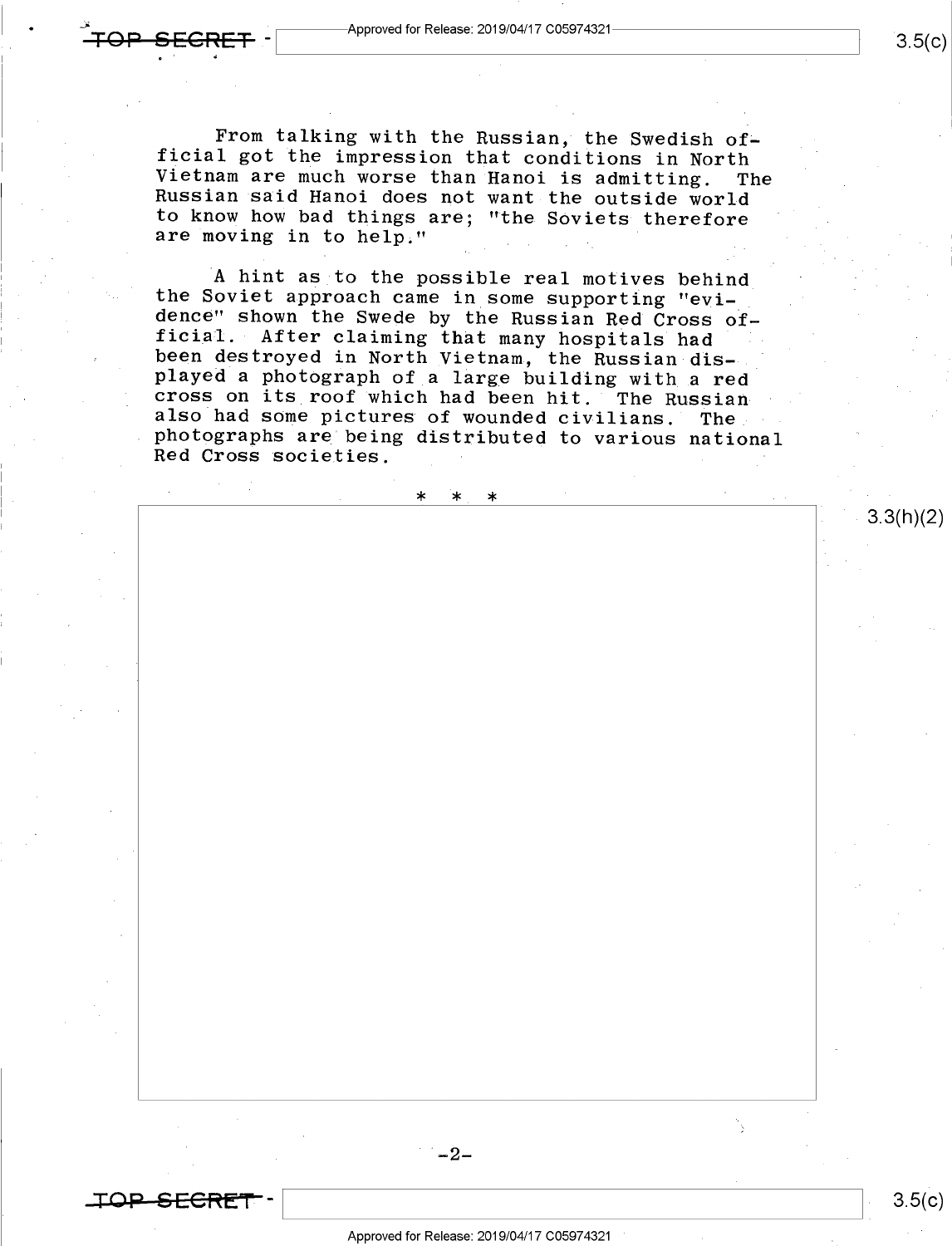$-$ Approved for Release: 2019/04/17 C05974321 $-$ 

 $\bullet$   $\bullet$ 

 $3.5(c)$ 

3.3(h)(2)

### . The contract of the contract of  $\mathbf x$  and  $\mathbf x$  and  $\mathbf x$  and  $\mathbf x$  and  $\mathbf x$  and  $\mathbf x$  and  $\mathbf x$  and  $\mathbf x$  and  $\mathbf x$  and  $\mathbf x$  and  $\mathbf x$  and  $\mathbf x$  and  $\mathbf x$  and  $\mathbf x$  and  $\mathbf x$  and  $\mathbf x$  and  $\mathbf x$  and

# II.. NORTH VIETNAMESE REFLECTIONS OF US POLITICAL ATTITUDES ON THE WAR

There is nothing of significance to report today.

O<del>P SFCRFT</del> -